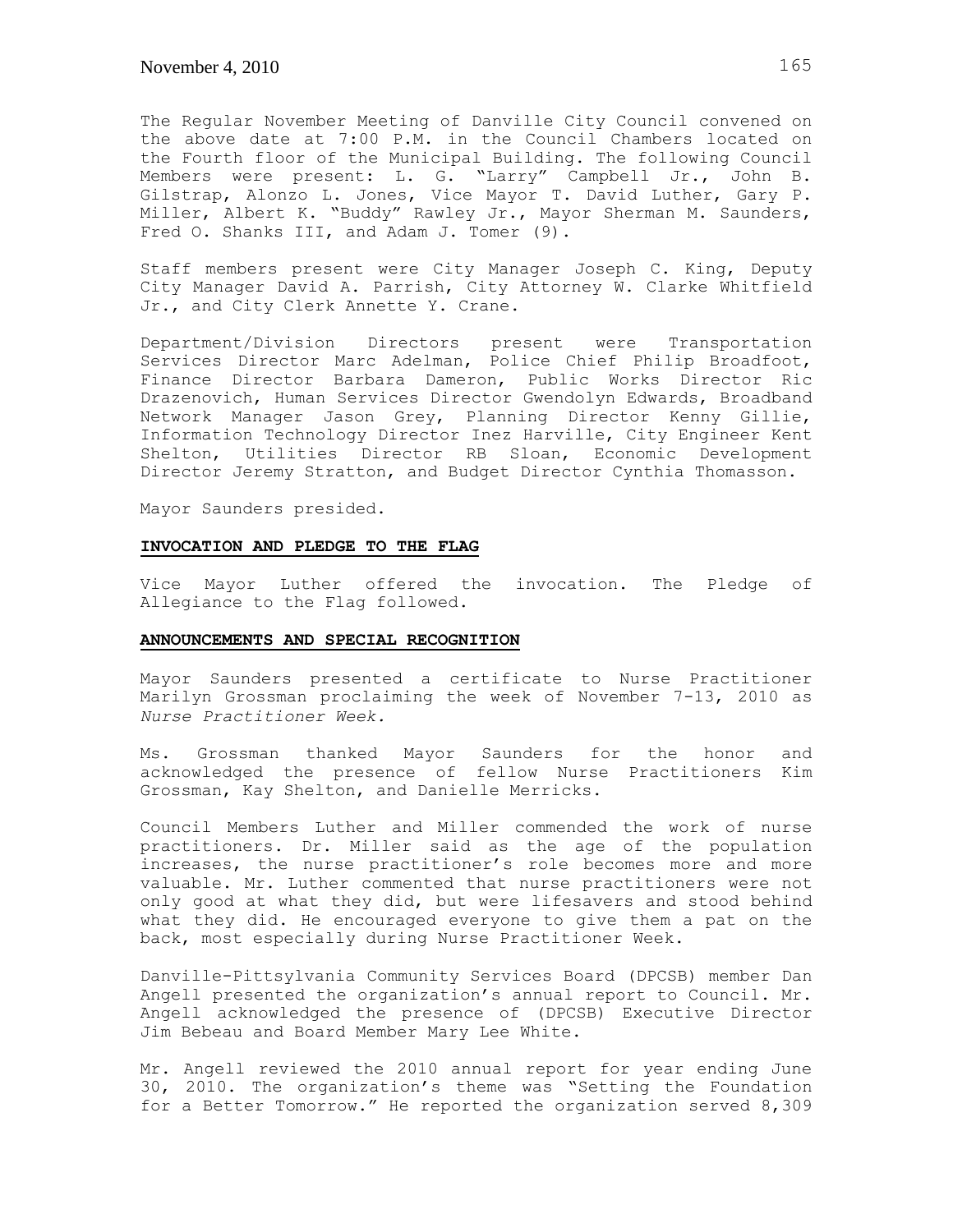residents of the City and Pittsylvania County and completed the conversion of one residential group home for consumers to an intermediate care facility to provide for medical needs of the elderly. The staff designed and implemented an electronic healthcare record that provides efficient documentation of services provided by the agency. Mr. Angell concluded his report by stating it was an honor to serve on the Board and it was a privilege to present the report to City Council.

Mayor Saunders thanked Mr. Angell for the report and commended the organization for the excellent services provided for area citizens.

Danville resident and "Moving Danville Forward" blogger Lee Vogler appeared to ask if the administration would consider reducing street lighting in certain areas of the city. Mr. Vogler cited Routes 58 east and west that contained long stretches of highway with little traffic during the night, yet the street lights remain lit all night. He said in conducting research on the issue, he had found there were many cities across the nation that did so, thereby saving money. Mr. Vogler said he had spoken with a Santa Rosa, California elected official who informed him that in the first year alone, over \$100,000 had been saved by turning off the lights. Mr. Vogler said he felt this possibility needed investigating in order to determine what areas of the city could be without street lighting at night, but said it should not be done if it in any way affected public safety.

City Manager King provided Mr. Vogler with a report he had prepared for City Council on that very subject, which would be distributed in the Work Session to follow. Mr. King said there were potential savings and they were itemized in the report.

Mr. Luther thanked Mr. Vogler and said Council was always looking for ways to move Danville forward. Mr. Luther said he had received comments from individuals who reported there were areas in the City that were unsafe due to the lacking of lighting.

Mr. Jones asked about turning off traffic lights. Mr. King advised some traffic lights had been discontinued, but he would look in the possibility of doing so in other areas of the City.

Dr. Miller mentioned there was excessive lighting around some shopping areas in Danville, most notably a shopping center located on South Main Street near his residence.

## **MINUTES**

Upon Motion by Council Member Campbell and second by Council Member Tomer, Minutes of the October 19, 2010 Regular Council Meeting were approved as presented. Draft copies had been distributed to Council Members prior to the Meeting.

## **BUDGET ADOPTION-FY 2011-COMPREHENSIVE SERVICES ACT FUNDS**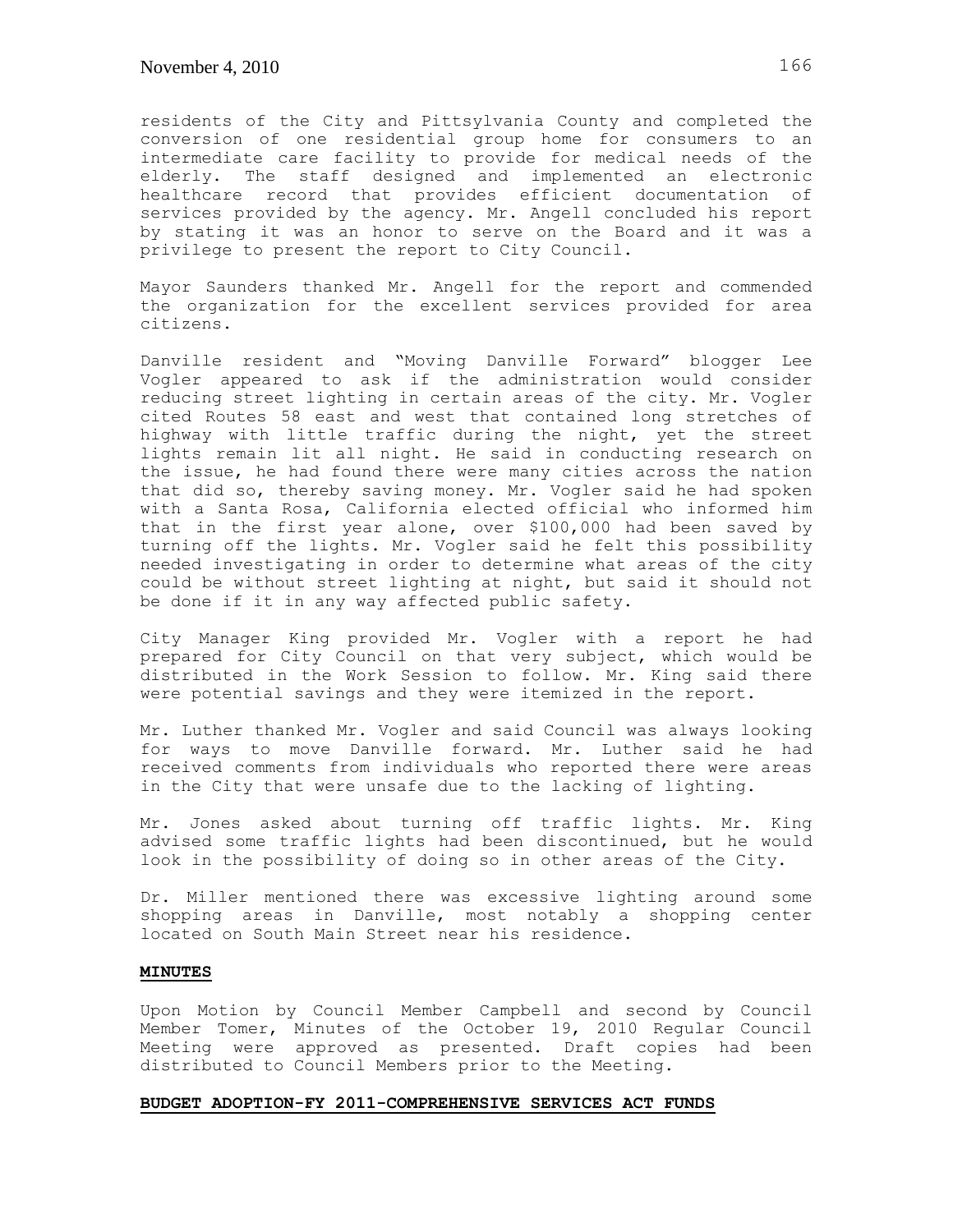Mayor Saunders opened the floor for a Public Hearing to consider amending the Fiscal Year 2011 Budget Appropriation Ordinance by appropriating \$5.2 million to providing for funding for the Comprehensive Services Act program. Notice of the Public Hearing was published in the Danville Register and Bee on October 25, 2010. No one present desired to be heard and the Public Hearing was closed.

Upon Motion by Council Member Rawley and second by Council Member Jones, Ordinance No. 2010-10.08 presented by its First Reading on October 19, 2010 amending the Fiscal Year 2011 Budget Appropriation Ordinance by appropriating Comprehensive Services Act funds and providing local matching funds for a total amount of \$5,200,000 was adopted by the following vote:

| VOTE: | $9 - 0$      |                                                    |  |  |
|-------|--------------|----------------------------------------------------|--|--|
| AYE:  |              | Campbell, Gilstrap, Jones, Luther, Miller, Rawley, |  |  |
|       |              | Saunders, Shanks, and Tomer (9)                    |  |  |
| NAY:  | None $(0)$ . |                                                    |  |  |

## **PUBLIC HEARING-TRANSPORTATION ENHANCEMENT PROGRAM**

Mayor Saunders opened the floor for a Public Hearing to consider authorizing the City Manager to submit an application to the Virginia Department of Transportation (VDOT) for funding for continuing improvements at the Crossing at the Dan. Notice of the Public Hearing was published in the Danville Register and Bee on October 21 and 28, 2010. No one present desired to be heard and the Public Hearing was closed.

Council Member Rawley moved adoption of a Resolution entitled:

RESOLUTION NO. 2010-11.01

A RESOLUTION AUTHORIZING THE CITY MANAGER TO APPLY TO THE VIRGINIA DEPARTMENT OF TRANSPORTATION TO OBTAIN FUNDING UNDER THE VIRGINIA TRANSPORTATION ENHANCEMENT PROGRAM.

The Motion was seconded by Council Member Jones and carried by the following vote:

| VOTE: | $9 - 0$      |                                                    |  |  |
|-------|--------------|----------------------------------------------------|--|--|
| AYE:  |              | Campbell, Gilstrap, Jones, Luther, Miller, Rawley, |  |  |
|       |              | Saunders, Shanks, and Tomer (9)                    |  |  |
| NAY:  | None $(0)$ . |                                                    |  |  |

### **PUBLIC HEARING-SPECIAL USE PERMIT FOR 2852 RIVERSIDE DRIVE**

Mayor Saunders opened the floor for a Public Hearing to consider a request for a Special Use Permit to operate a recreational facility at 2852 Riverside Drive. Notice of the Public Hearing was published in the Danville Register and Bee on October 21 and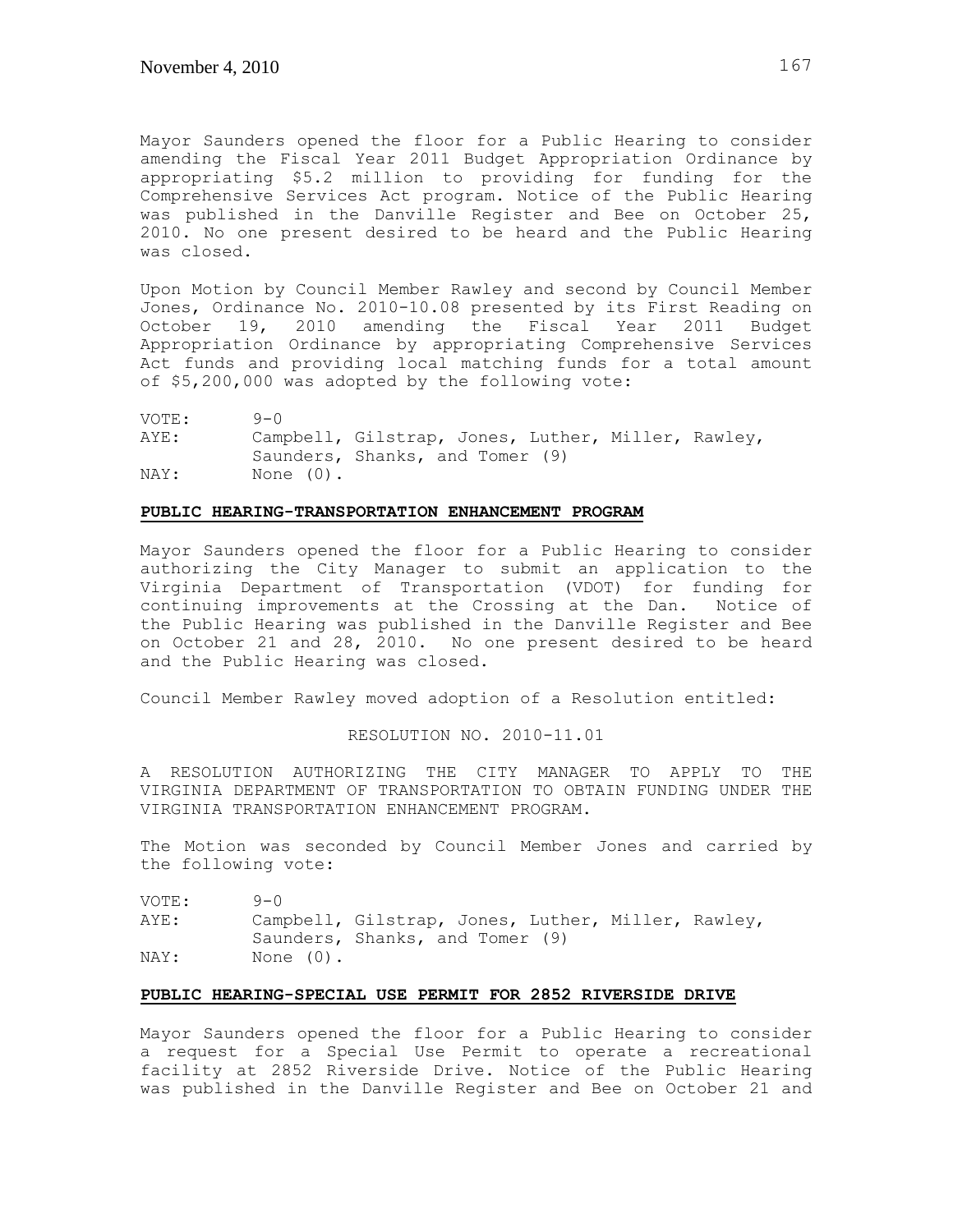28, 2010. No one present desired to be heard and the Public Hearing was closed.

Council Member Shanks moved adoption of a Resolution entitled:

## RESOLUTION NO. 2010-11.02

A RESOLUTION DENYING A SPECIAL USE PERMIT TO OPERATE AN INDOOR COMMERCIAL RECREATION FACILITY IN ACCORDANCE WITH ARTICLE 3.M, SECTION C, ITEM 4, OF CHAPTER 41 OF THE CODE OF THE CITY OF DANVILLE, VIRGINIA, 1986, AS AMENDED, AT 2852 RIVERSIDE DRIVE.

Council Member Campbell seconded the Motion.

In response to questions from Council Members, Interim Community Development/Planning Director Kenny Gillie advised the applicant, Alvin Tomes, was requesting a Special Use Permit to operate an internet café with gaming options to include internet access, media player, email, fun games and sweepstakes games. During its September 13, 2010 meeting, the Planning Commission had tabled the item in order to allow the applicant adequate time to discuss the legalities of such an operation with law enforcement.

Mr. Gillie reported that Danville Police Major Burke had informed staff the operation was the same as those closed by law enforcement previously for illegal gambling. Major Burke had also reported the operation would include slot machine-type games.

Mr. Gillie reported the applicant's business plan was very sketchy and did not include hours of operation nor did it contain information detailing what steps would be taken to comply with Virginia Code requirements. He said if these conditions could not be met, the business would be considered illegal.

In response to Vice Mayor Luther, Mr. Gillie said the Planning Commission was not responsible for ensuring if a business was operating legally or not. In this case, the Planning Commission had recommended denial of the permit since retail operations located within the applicant's proposed business location would be considered legal nonconforming and would not meet current parking requirements for the establishment.

Vice Mayor Luther asked City Attorney Whitfield to investigate the possibility of Danville having its own laws concerning internet cafes. Mr. Luther said this type of establishment was popping up all over the place and were similar to the checkcashing schemes that were prevalent at one time. Mr. Whitfield agreed to do so.

The Resolution was adopted by the following vote:

| VOTE: | $9 - 0$ |                                                    |  |  |
|-------|---------|----------------------------------------------------|--|--|
| AYE:  |         | Campbell, Gilstrap, Jones, Luther, Miller, Rawley, |  |  |
|       |         | Saunders, Shanks, and Tomer (9)                    |  |  |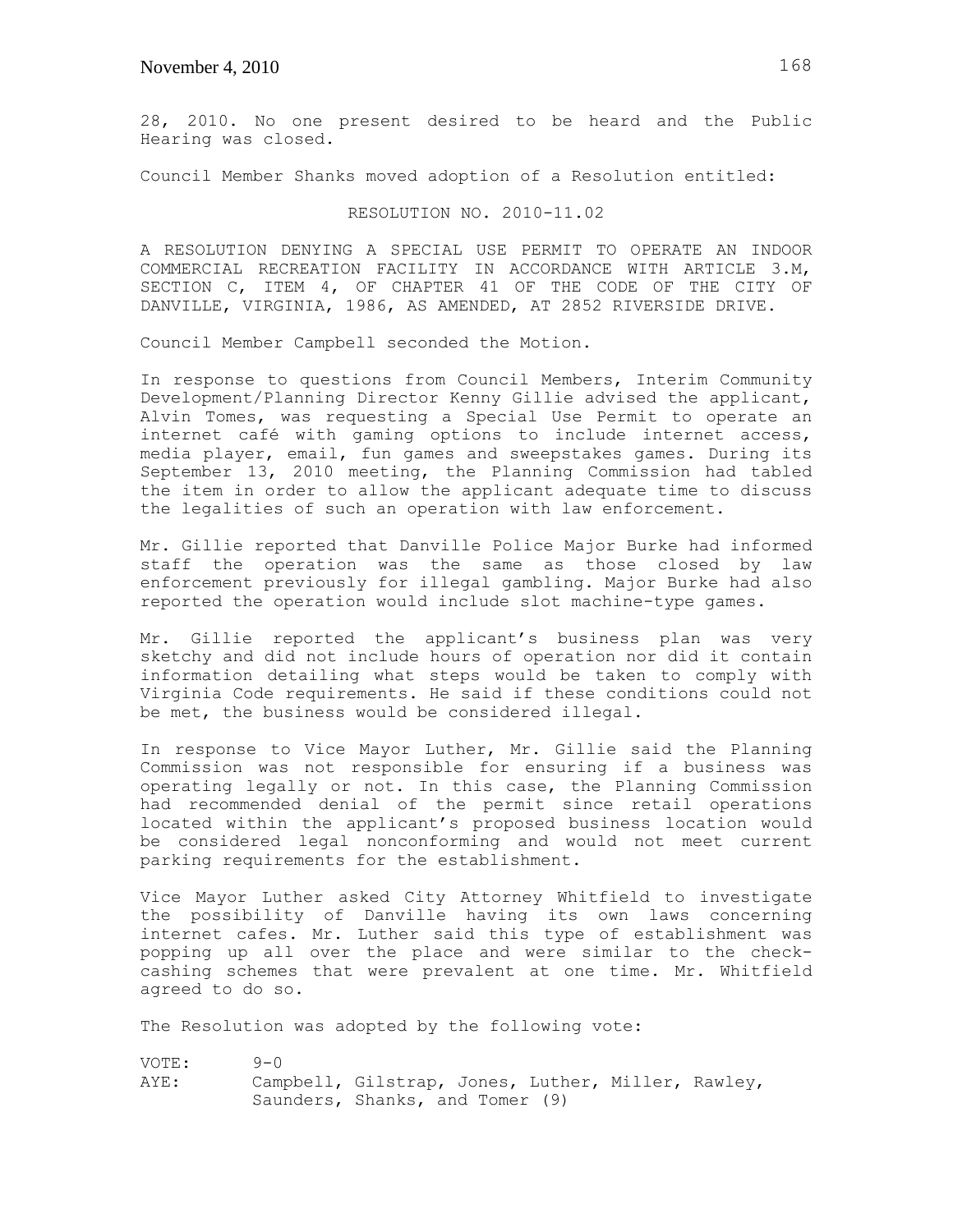NAY: None (0).

## **EXECUTION OF SOLAR ENERGY SCHEDULE WITH AMERICAN MUNICIPAL POWER**

Council Member Jones moved adoption of an Ordinance entitled:

ORDINANCE NO. 2010-11.01

AN ORDINANCE TO APPROVE THE FORM AND AUTHORIZE THE EXECUTION OF A SOLAR ENERGY SCHEDULE WITH AMERICAN MUNICIPAL POWER, INC. AND TAKING OTHER ACTIONS IN CONNECTION THEREWITH REGARDING SOLAR ELECTRIC GENERATION.

The Motion was seconded by Council Member Shanks and carried by the following vote:

VOTE: 9-0

AYE: Campbell, Gilstrap, Jones, Luther, Miller, Rawley, Saunders, Shanks, and Tomer (9) NAY: None (0).

## **APPROVE TRANSFER OF FUNDS TO FIBER TO THE HOME PILOT PROJECT**

Council Member Gilstrap moved adoption of a Resolution entitled:

#### RESOLUTION NO. 2010-11.03

A RESOLUTION AUTHORIZING AND APPROVING A TRANSFER OF FUNDS IN THE AMOUNT OF \$250,000 FROM THE TELECOMMUNICATIONS CAPITAL AMOUNT OF \$250,000 FROM THE TELECOMMUNICATIONS MAINTENANCE ACCOUNT TO THE FIBER TO THE HOME PILOT PROJECT.

Council Member Rawley seconded the Motion.

During the August 17 Work Session, Council agreed not to include the original Fiber to the Home project in the 2011 bond package due to a potential financial risk. Following that meeting, the Utilities staff downsized the project and based it on a pay-asyou-go plan. Funding would come from each fiscal year's budget.

Mr. Tomer felt it was a fantastic project, but expressed discomfort at spending more money. Mr. Gilstrap said the project was a small investment towards moving Danville forward and would make Danville more attractive for new business and industry. He said the project would be a revenue-producer, as well. Mayor Saunders said the 2012 budget would be a very touch one and it was uncertain when the revenue realized from the project would show up.

It was the consensus among Council Members the project should not go forward at this time.

The Motion **failed** by the following vote:

VOTE: 4-5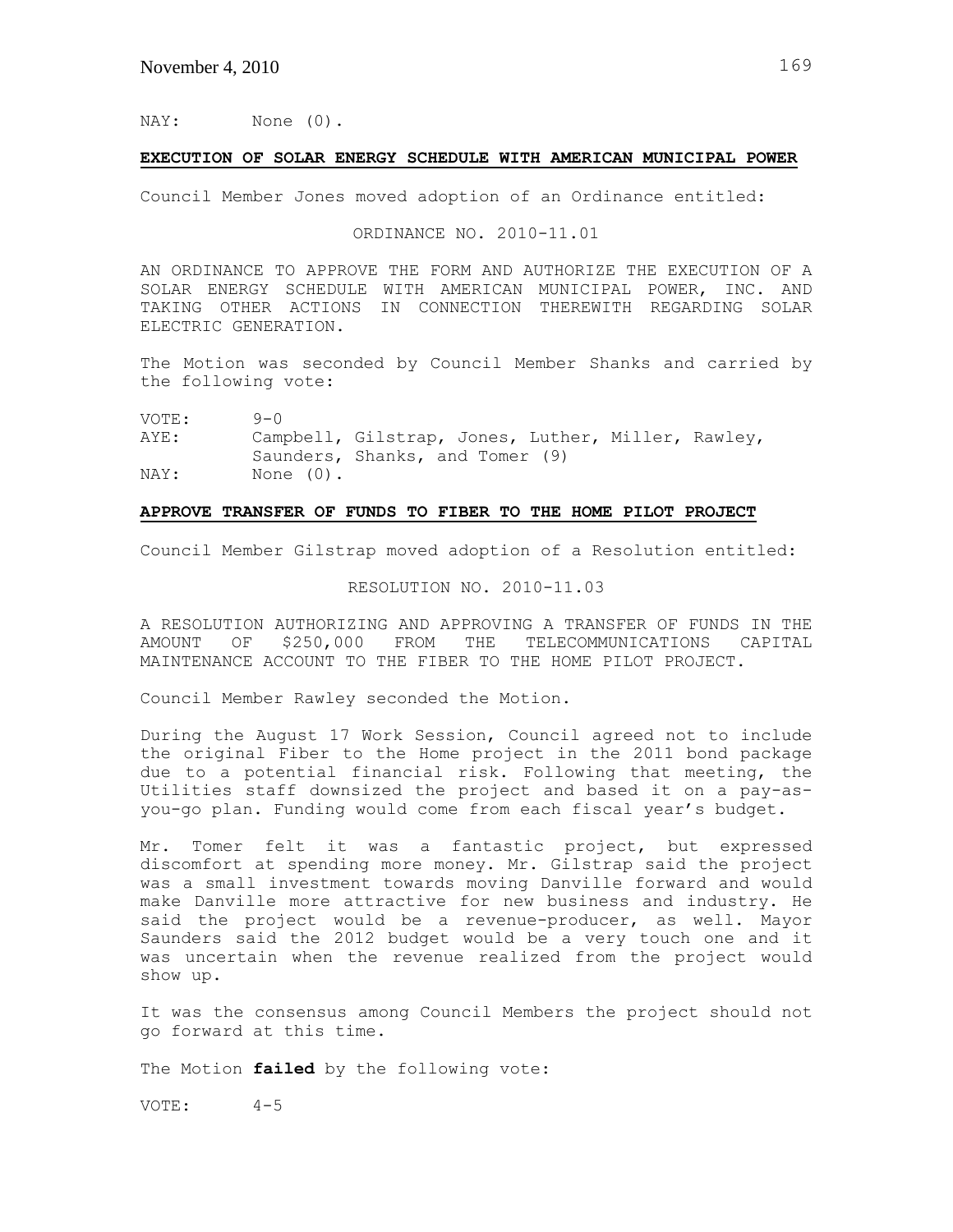AYE: Gilstrap, Luther, Rawley, and Shanks (4) NAY: Campbell, Jones, Miller, Saunders, and Tomer (5).

#### **BUDGET ADOPTION-FY 2011-INCREASE INFORMATION TECH POSITIONS TO 19**

Council Member Rawley moved adoption of an Ordinance entitled:

ORDINANCE NO. 2010-11.02

AN ORDINANCE AMENDING THE FISCAL YEAR 2011 BUDGET APPROPRIATION ORDINANCE BY INCREASING THE TOTAL NUMBER OF AUTHORIZED POSITIONS FOR INFORMATION TECHNOLOGY TO 19.

The Motion was seconded by Vice Mayor Luther and carried by the following vote:

VOTE: 8-1

AYE: Campbell, Gilstrap, Jones, Luther, Miller, Rawley, Saunders, and Shanks, (8) NAY: Tomer (1).

### **AUTHORIZE IDA TO ISSUE \$5,500,000 IN REVENUE BONDS**

Council Member Miller moved adoption of a Resolution entitled:

### RESOLUTION NO. 2010-11.04

A RESOLUTION AUTHORIZING THE INDUSTRIAL DEVELOPMENT AUTHORITY OF THE CITY OF DANVILLE, VIRGINIA TO ISSUE REVENUE BONDS IN A PRINCIPAL AMOUNT NOT TO EXCEED \$5,500,000.

The Motion was seconded by Council Member Jones and carried by the following vote:

VOTE: 9-0 AYE: Campbell, Gilstrap, Jones, Luther, Miller, Rawley, Saunders, Shanks, and Tomer (9) NAY: None (0).

## **BUDGET AMENDMENT-FY 2011-TOBACCO REGION OPPORTUNITY FUND**

Upon Motion by Council Member Campbell and second by Council Member Shanks, an Ordinance entitled:

ORDINANCE NO. 2010-11.03

AN ORDINANCE AMENDING THE FISCAL YEAR 2011 BUDGET APPROPRIATION ORDINANCE BY INCREASING REVENUES FROM THE TOBACCO REGION OPPORTUNITY FUND FOR ECONOMIC DEVELOPMENT INCENTIVE PACKAGES FOR AN APPROPRIATION IN THE AMOUNT OF \$1,600,000 AND APPROPRIATING SAME

was presented by its First Reading, as required by City Charter, to lie over before final adoption.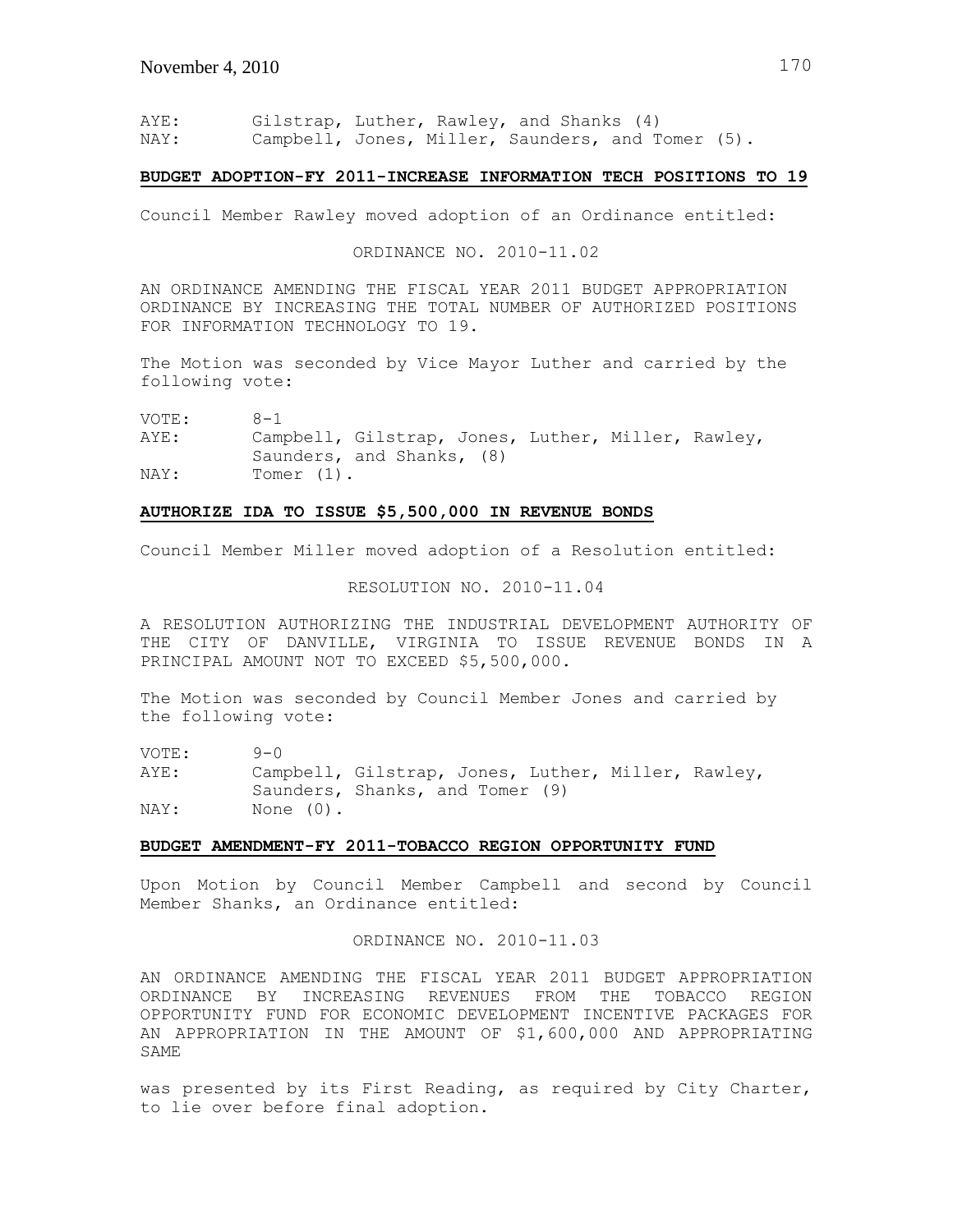### **BUDGET AMENDMENT-FY 2011-LITTER CONTROL & RECYCLING GRANT**

Upon Motion by Council Member Shanks and second by Council Member Gilstrap, an Ordinance entitled:

#### ORDINANCE NO. 2010-11.04

AN ORDINANCE AMENDING THE FISCAL YEAR 2011 BUDGET APPROPRIATION ORDINANCE TO ANTICIPATE GRANT FUNDS FROM THE COMMONWEALTH OF VIRGINIA FOR LITTER CONTROL AND RECYCLING EFFORTS IN THE AMOUNT OF \$9,657 AND APPROPRIATING SAME

was presented by its First Reading, as required by City Charter, to lie over before final adoption.

### **BUDGET AMENDMENT-FY 2011-VDOT REVENUE SHARING FUNDS**

Upon Motion by Council Member Miller and second by Council Member Shanks, an Ordinance entitled:

## ORDINANCE NO. 2010-11.05

AN ORDINANCE AMENDING THE FISCAL YEAR 2011 BUDGET APPROPRIATION ORDINANCE FOR PROJECTS TO BE UNDERTAKEN WITHIN THE CITY AND TO BE FINANCED ANTICIPATING REVENUES FROM VIRGINIA DEPARTMENT OF TRANSPORTATION (VDOT) REVENUE SHARING PROGRAM FUNDS IN THE AMOUNT OF \$368,723

was presented by its First Reading, as required by City Charter, to lie over before final adoption.

### **BUDGET AMENDMENT-FY 2011-DETENTION HOME PROGRAMS FUNDS**

Upon Motion by Council Member Jones and second by Council Member Shanks, an Ordinance entitled:

### ORDINANCE NO. 2011-11.06

AN ORDINANCE AMENDING THE FISCAL YEAR 2011 BUDGET APPROPRIATION ORDINANCE BY ANTICIPATING REVENUES IN THE AMOUNT OF \$35,609 FROM THE OPERATION OF AN ELECTRONIC MONITORING PROGRAM AND \$33,758 FROM THE OPERATION OF AN OUTREACH DETENTION PROGRAM FOR PITTSYLVANIA COUNTY FOR A TOTAL APPROPRIATION OF \$69,367 AND APPROPRIATING THE SAME

was presented by its First Reading, as required by City Charter, to lie over before final adoption.

# **BUDGET AMENDMENT-FY 2011-DMV HIGHWAY SAFETY SELECTIVE ENFORCEMENT GRANT**

Upon Motion by Council Member Shanks and second by Council Member Gilstrap, an Ordinance entitled: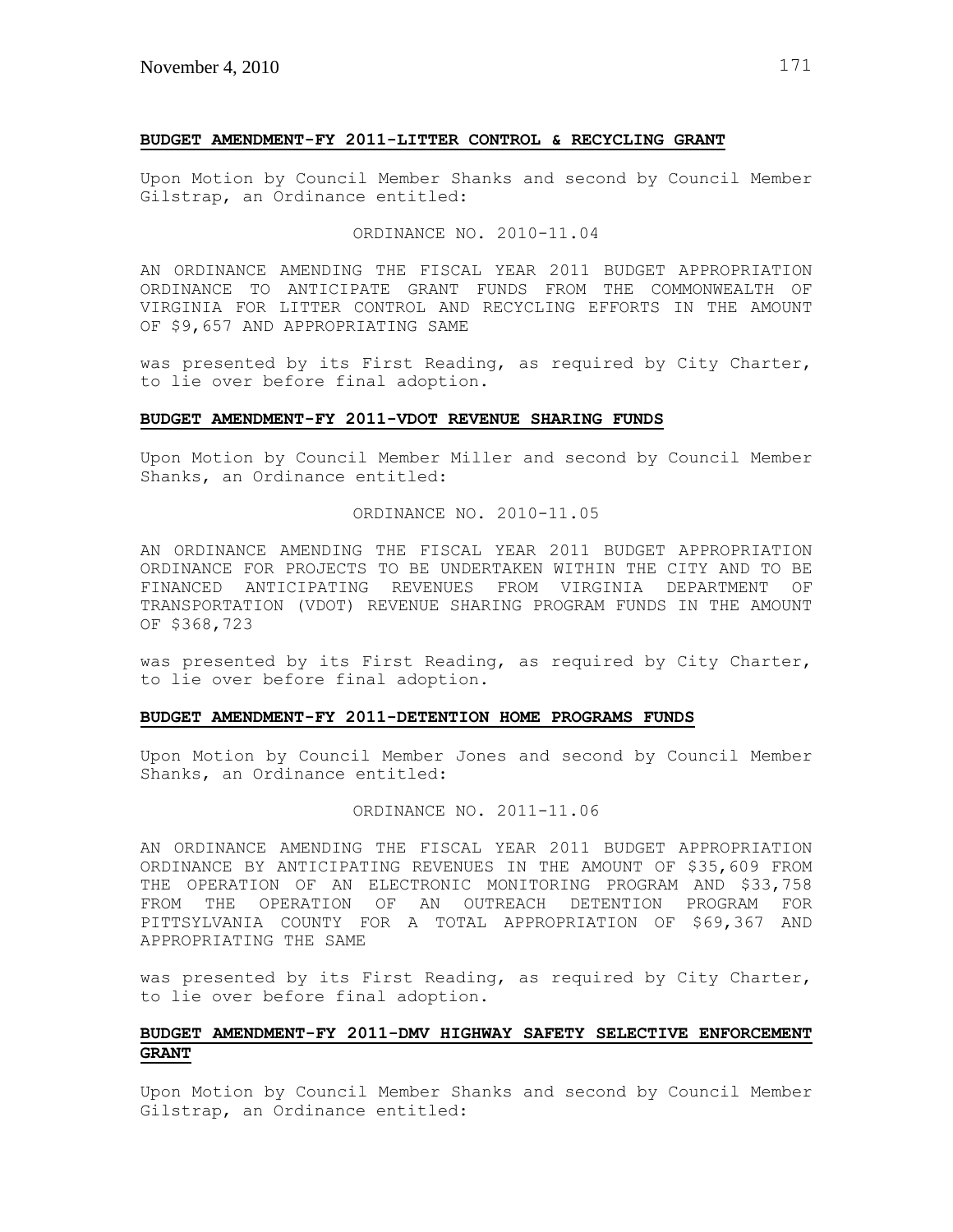## ORDINANCE NO. 2011-11.07

AN ORDINANCE AMENDING THE FISCAL YEAR 2011 BUDGET APPROPRIATION ORDINANCE BY INCREASING REVENUE FROM THE VIRGINIA DEPARTMENT OF MOTOR VEHICLES HIGHWAY SAFETY SELECTIVE ENFORCEMENT GRANT PROGRAM IN THE AMOUNT OF \$20,508 AND APPROPRIATING SAME

was presented by its First Reading, as required by City Charter, to lie over before final adoption.

# **BUDGET AMENDMENT-FY 2011-EDWARD BYRNE MEMORIAL JUSTICE (JAG) GRANT**

Upon Motion by Council Member Campbell and second by Vice Mayor Luther, an Ordinance entitled:

## ORDINANCE NO. 2010-11.08

AN ORDINANCE AMENDING THE FISCAL YEAR 2011 BUDGET APPROPRIATION ORDINANCE BY INCREASING REVENUE TO ANTICIPATE THE RECEIPT OF FUNDS FROM THE UNITED STATES DEPARTMENT OF JUSTICE, BUREAU OF JUSTICE ASSISTANCE, FISCAL YEAR 2010 EDWARD BYRNE MEMORIAL JUSTICE ASSISTANCE GRANT (JAG) IN THE AMOUNT OF \$38,453

was presented by its First Reading, as required by City Charter, to lie over before final adoption.

# **BUDGET AMENDMENT-FY 2011-DMV HIGHWAY SAFETY REGIONAL CRASH INVESTIGATIVE TEAM GRANT**

Upon Motion by Council Member Rawley and second by Council Member Jones, an Ordinance entitled:

#### ORDINANCE NO. 2010-11.09

AN ORDINANCE AMENDING THE FISCAL YEAR 2011 BUDGET APPROPRIATION ORDINANCE BY INCREASING REVENUES FROM THE VIRGINIA DEPARTMENT OF MOTOR VEHICLES HIGHWAY SAFETY REGIONAL CRASH INVESTIGATIVE TEAM GRANT PROGRAM IN THE AMOUNT OF \$25,400 TO BE USED FOR ADVANCED TRAINING FOR MEMBERS OF THE REGIONAL CRASH TEAM

was presented by its First Reading, as required by City Charter, to lie over before final adoption.

#### **AUTHORIZE WARNING BUOYS IN DAMS ON THE DAN RIVER**

Council Member Jones moved adoption of a Resolution entitled:

### RESOLUTION NO. 2010-11.05

A RESOLUTION AUTHORIZING THE PLACEMENT OF WARNING BUOYS IN THE DAN RIVER AT BRANTLEY DAM, UNION STREET BRIDGE DAM, WHITE MILL DAM AND INDUSTRIAL WATER INTAKE DAM.